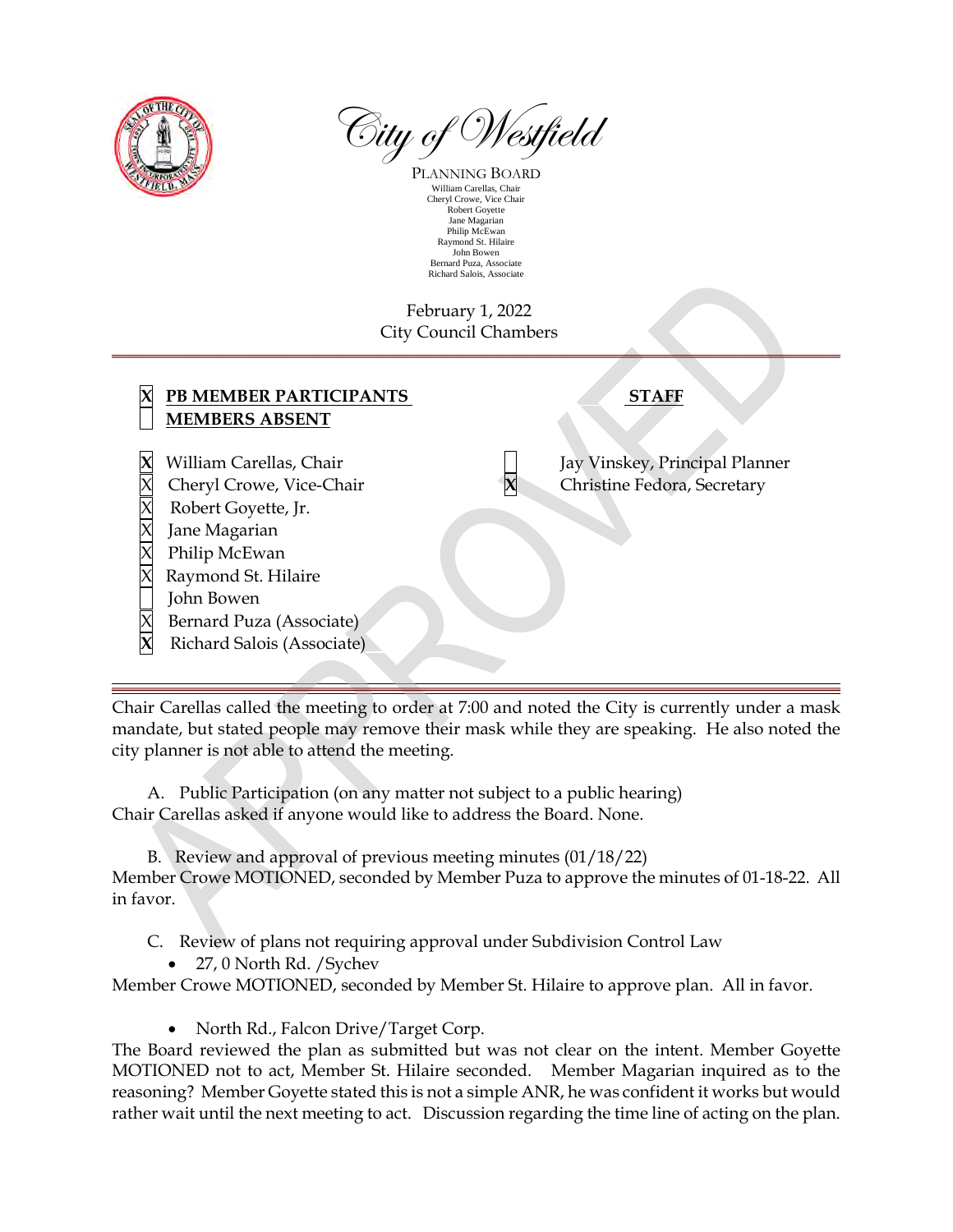Chair Carellas called a recess break at 7:09. The meeting was re-opened at 7:12, after verifying the date of the filing with the Clerk's Office it was determined there was enough time to act at the Board's next meeting. No action taken.

• Southampton Rd & Sunset Drive/Sardinha

Member Crowe MOTIONED, duly seconded to approve the plan (received after agenda publication). All in favor.

- D. Public Hearings (and possible deliberation and decision)
	- Continuation Site Plan /Stormwater Permit retail building and restaurant 0, 212, 230 Southampton Road

Chair Carellas stated Member Puza would serve as the alternate tonight. Presenting the proposal to the Board was Robert Levesque of R. Levesque Associates. He addressed the Board's concerns and the Planner's concerns from the last meeting. Mr. Levesque reviewed the revisions made to the plan.

- $\checkmark$  The curb cut nearest Southampton Road has been eliminated.
- $\checkmark$  There are 2 entrances to the site off Southampton Road, crosswalk added.
- $\checkmark$  Revised lane width at the back has been changed to 12'.
- $\checkmark$  An area for snow storage has been added.
- $\checkmark$  The curb cut at the top has been changed- 2 way.
- $\checkmark$  The do not enter signs have been removed.
- $\checkmark$  Signs designating employee parking have been added at stacking area.
- $\checkmark$  An ANR was submitted at this meeting (not the lot splitting).
- $\checkmark$  The lighting issues have been resolved, the 16 foot lights updated.
- $\checkmark$  Architectural elevations will be provided when available.
- $\checkmark$  They have contacted the architect and have not heard back from him yet, they currently do not have a tenant for the retail building. When a tenant is found they can come back to the Board with the plans. The Dunkin will be similar to the Dunkin at the Main Street, it will have the same graphics and color scheme.

Chair Carellas asked if anything was done with the fencing at the rear of the property? Mr. Levesque replied the fencing goes up to the right of way, a notation was added to extend fence to right of way as needed.

The Board also inquired about the photometric on the ATM. Mr. Levesque stated the tenant will be Berkshire Bank and they are currently working with them to work out the plans, at that time new photometrics will be provided.

Member Salois asked about the signs, they are still showing 2 signs? Yes, a light dashed line on the plan, labeled on lay out plan proposed lot A which is on the left side, and proposed lot B on right side, top says proposed property line, the ANR plan submitted at this meeting was to combine those 3 lots and the proposal then to divided to 2. If the approval is granted they will submit an ANR, which will allow the 2 ground signs, one per lot

Mr. Levesque further noted it meets required setback for proposed building, and he has communicated with Attorney Sypek, he is in the process of preparing a reciprocal agreements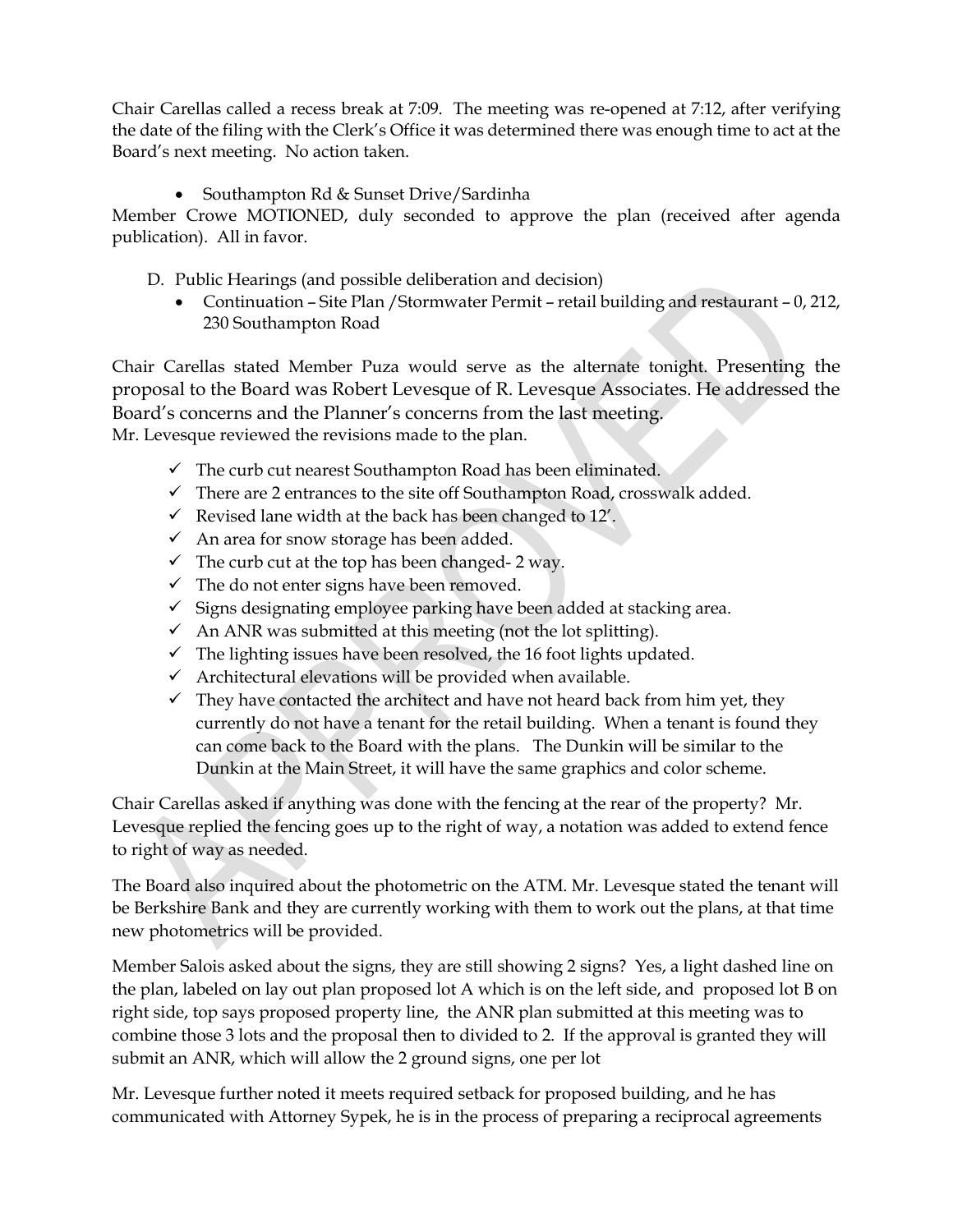to pass for the drainage and utilities, etc.; when the time comes they will likely have a builders' association.

Member Crowe asked about the elevations for the retail building. Mr. Salois asked if it would be a single story? Mr. Levesque added the maximum height is 35 feet, but he didn't think it would reach that.

Public questions, comments?

Darlene Biggs - 35 Kittredge Drive - Asked about children walking past on Southampton Road, will there be any special precautions? Mr. Levesque stated the existing sidewalk is 16 feet wide, the proposal is for crosswalks and signage. Ms. Biggs asked if he would be working with the school department because of location of the bus stop? Mr. Levesque has not spoken to the school department, he felt the Sardinhas would be in a position to talk to the school department.

Ms. Biggs further asked if he would be putting a sidewalk on Sunset? Mr. Levesque stated there would be nothing to tie into they have nothing proposed.

Member Goyette asked about the width of the sidewalk in front? Mr. Levesque replied he doesn't have the dimensions but felt they are at least 5 feet might be 6 feet but he would have to confirm. Chair Carellas referenced an email from Jonathan McHatton regarding the bike racks and asked about inverted U Racks. Mr. Levesque suggested that could be added to the conditions.

Patricia Banas, Latka Printing – 204 Southampton Road - asked who decides if a crossing guard is necessary? If traffic backs up at Sunset and Alessio's Pizza who would address that? Whose decision would it be to get a crossing guard?

Mr. Levesque felt it would be the school department that would determine if a crossing guard was necessary, the traffic issues would be addressed by the police department by either the traffic division or the chief. Applicant could approach the school or transportation department.

Chair Carellas asked about the letter received from Mr. Levesque's office. Mr. Levesque stated it was what he paraphrased earlier in the meeting.

Member Crowe asked about the elevations of retail. The Board stated they do not have building plans and felt they should condition submission of plans prior to work being done. Chair Carellas stated there is a condition but should come back for a visual as well.

Member Goyette asked if he has any problem with what the Mass DOT says regarding the right of width? Mr. Levesque had no problem with the right of way width.

Member Salois asked if they changed the landscaping to add Junipers? Mr. Levesque stated they reconfigured the landscaping to accommodate the shift in the back. The Board further discussed, after discussion the Board felt that arborvitaes should be substituted for trees in the back.

The Board discussed ground signage regarding the Dunkin. Applicant stated it will be a static sign.

Chair Carellas asked if there was anyone to speak in favor or opposition?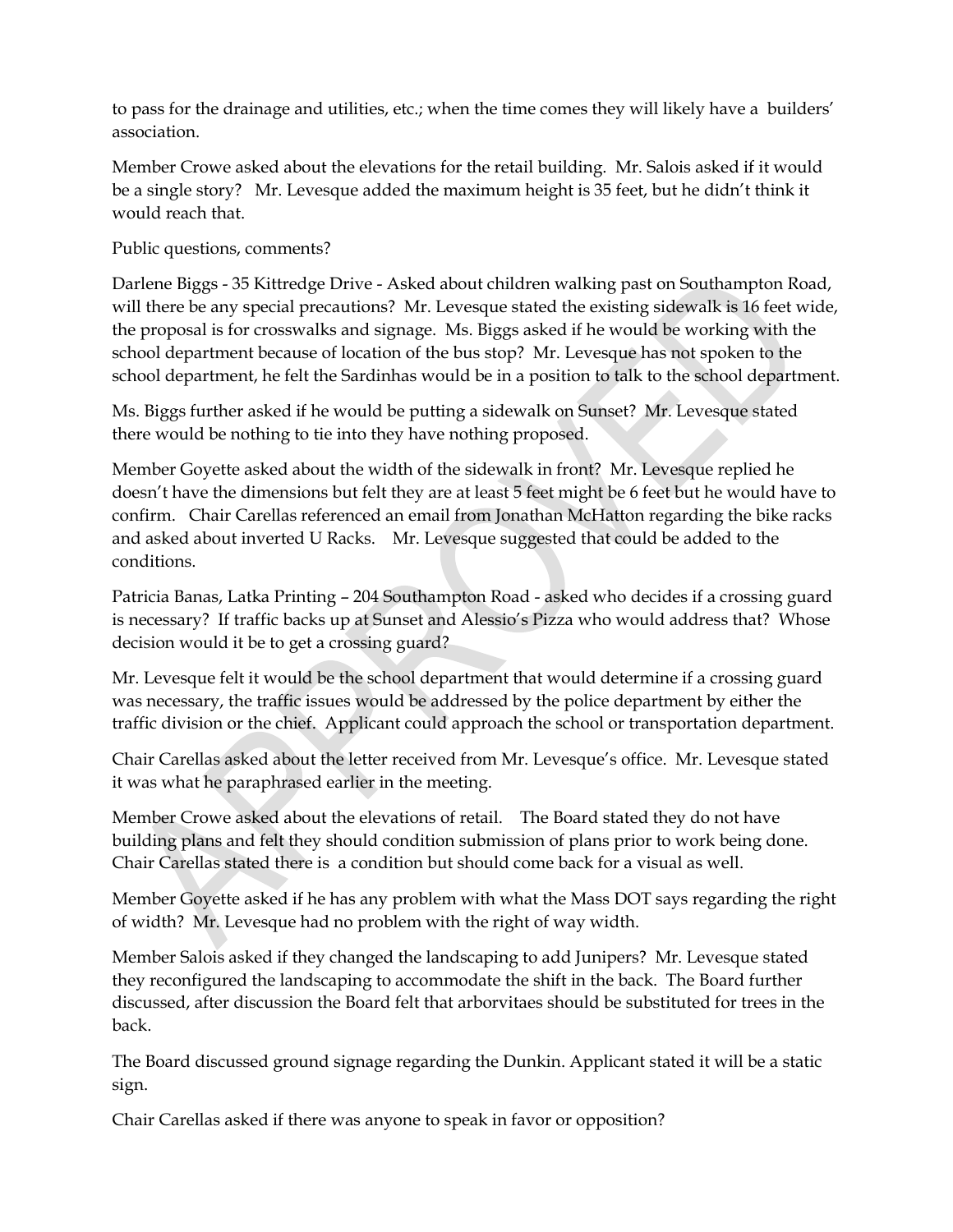Loryn Jones – 25 Sunset –In opposition, against this happening this will have an impact on her way of life with the lighting, traffic, she further asked if the Board does permit this, what is the purpose of in and out traffic on Sunset? If there is no interest in the retail building then why build? When do you want to break ground?

Chair Carellas replied the entrance closest to Southampton Road is being eliminated. He suggested she look at Old County Road at the corner of East Mountain Road and route 10, this would be similar to that Dunkin's configuration.

Mr. Levesque added Mass DOT has no jurisdiction on Sunset only on Southampton Road. He further noted Mr. Sardinha has not marketed the retail building as of yet. Mr. John Beltrandi was the previous owner of the property and it was his intention to do the retail development. If the plan is approved they are looking to start construction in the spring, early May.

The Board reviewed the draft findings and conditions.

Plan Modifications

- a. Eliminate one ground sign along Southampton Rd. (unless a future ANR plan creating the 2 depicted lots has been recorded)
- b. Add Arborvitae/evergreens (in lieu of trees) at rear lot line/fence (spaced 4-6' at planting, as was stated)

Per drafted condition, need to come back with visuals/architecturals on second (retail) building and approval if different use, restaurant or anything with drive thru; visuals/architecturals on Dunkin Donuts building can be submitted to City Planner.

Work with school department, consult as to crossing guard needs, etc. in that area to protect kids' safety.

With no additional discussion, Member Crowe MOTIONED, seconded by Member Magarian to close the hearing. All in favor.

Member Goyette MOTIONED, seconded by Member Magarian to approve the site plan storm water permit for 212-230 Southampton Road with conditions as drafted and amended.

Roll call vote:

| <b>Member Salois</b>   | yes |
|------------------------|-----|
| Member Puza            | yes |
| <b>Member Crowe</b>    | yes |
| Member Magarian        | yes |
| Member Goyette         | yes |
| Member McEwan          | yes |
| <b>Member Carellas</b> | es/ |
|                        |     |

Chair Carellas read the post-approval instructions.

• Site Plan / Stormwater Permit – accessory oil truck garage – 470 Southampton Road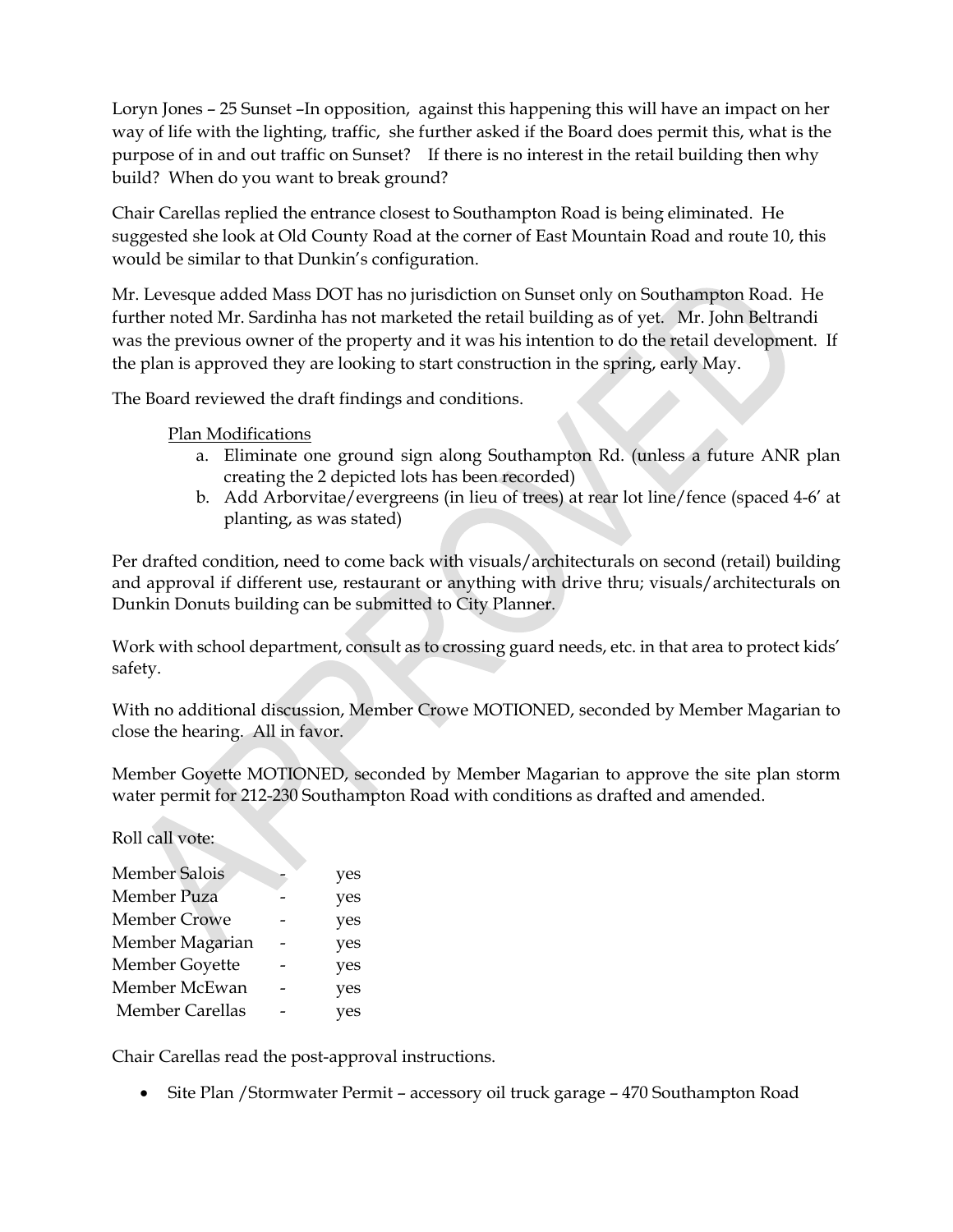Member Goyette excused himself as he is an abutter to the subject property. Mr. Rob Levesque addressed the Board representing Mr. Christopher Chase of Chase Realty Holdings to allow for the construction of a 3,420 SF garage. The garage will be used as an accessory structure to the existing office building and will be used for housing of oil delivery trucks. Work on the trucks will be done elsewhere.

The applicant proposed to clear and regrade the subject portion of the property; construct the accessory structure; construct a Stormwater management system consisting of best management practices including a proprietary sedimentation infiltration basin as part of a new Stormwater management system to accommodate the proposed improvements; there will also be the construction on one new curb cut; site grading, installation of utilities, paving, landscaping and lighting.

Mr. Levesque then proceeded to review the circulation plan, the plan is to separate the office traffic from the accessory use traffic. Floor drains will be required, there will be a tight tank that can collect anything that falls off of vehicles.

The drainage system has been designed to meet stormwater standards. Mr. Levesque reviewed the grading, infiltration basins, roof leaders, catch basin, water quality unit, landscaping area which will be minimal.

Member St. Hilaire inquired about the delivery vehicles, are they serviced at this site, what is the capacity of the trucks? Mr. Levesque replied they service the trucks off site.

Mr. Chase stated the oil trucks are mandated by safety regulations and are inspected annually by the fire department and DOT. Member Magarian asked if there is oil in the trucks while they are stored there? Mr. Chase informed her their might be some leftover.

Member Crowe inquired about the trees at the back of the lot, will they be cleared? Mr. Levesque showed the tree line adding a good portion of the tree line would be cleared

A brief discussion regarding the location of the aquifer to the project? Mr. Levesque reviewed the GIS and it showed the aquifer limits were located across the street.

Member Salois asked how many trucks at the most? 6, he further noted if all the trucks were full at 2500 gallons? Mr. Chase informed him normally they are not stored full.

The Board asked if they would explain what would happen if there was an oil leak? Mr. Levesque stated there are floor drains that collect and it goes directly into a tight tank. Member Crowe asked if the drivers do inspections of the trucks. Inspections are done every day.

Member Magarian asked what the average age of the trucks are. Currently the average age is 4 years old, they are currently being replaced every 7 years but they are hoping to get that to every 5 years. Member Puza asked if there is any maintenance done inside. There is no maintenance done inside of the building, it is done at their site in South Hadley, this is being used for storage to keep the trucks out of the weather.

Chair Carellas stated he sat outside of the building today and voiced concerns regarding the traffic, the area is tight for a building this size, and he further voiced concerns regarding getting out to Southampton Road. Mr. Levesque informed him they initially looked at 2 different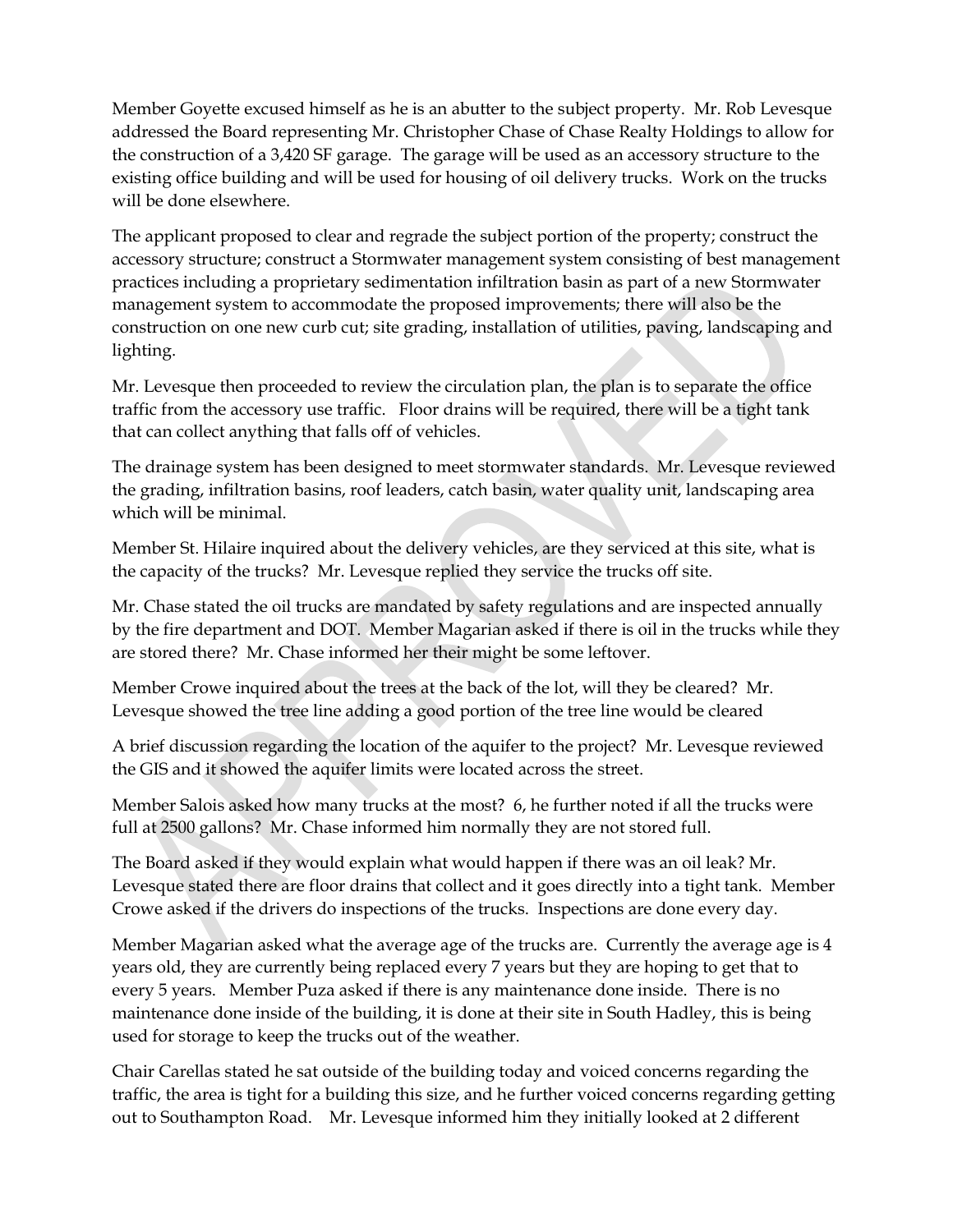scenarios, initially showed plan had 2 curb cuts whicj he stated they could revisit, this plan was suggested by planning department top consolidate to one driveway. He further noted these trucks are not huge, they are slightly larger than F 250. He noted they ran truck turning movements and it's not tight.

## Questions from room?

A discussion among members as to how this would be considered an accessory use to an office building. The Board's concerns were how this can be considered an accessory use with 6 bays to an office building. The definition of accessory use was read. Member McEwan noted he would be abstaining from voting on this as he does not see how this can be considered an accessory use, he felt this is not customary, it's not customary to have a large garage with an office space and call it a business office.

Mr. Levesque informed him he went through the process of the zoning determination to the building department, it was their determination it was considered an accessory use. He further noted he does not bring anything to the Board that hasn't gone through the reviewing process, he further asked if the Board could table this until these questions are resolved.

After further discussion the Board felt they should ask for a legal opinion from the law department as to whether this is considered an accessory use. The Board also discussed the size of the building and felt it was too large for that area, the access for the trucks. The applicant asked if a 4 bays would be more palatable to the Board? The Board briefly discussed and felt this is not an accessory use.

The applicant asked if the Board would take a straw vote of the 4 bays? Chair Carellas said if there was a straw vote it would be a no vote, based on the fact he did not think this is an appropriate site for this size building and the concerns it was more than an accessory use.

Mr. Levesque stated this is an accessory to a predominantly office use, there is no architectural review on the Planning Board, just site plan review process, he understands the Board has concerns and he is trying to address those concerns, he has made sure he has stayed in the lanes regarding the dimensions and regulations, he further stated he is willing to reduce the size. He requested a continuance for a possible review from the law department.

Member Magarian MOTIONED to ask for an opinion from the law department. Chair Carellas asked if there was a motion to continue. St. Hilaire MOTIONED, duly seconded to continue to February 15 and ask for an opinion from the law department regarding the accessory use. All in favor.

• Site Plan/Stormwater Permit – restaurant building – 291 W Main Street (Westgate Plaza)

 (Member Goyette returned at 8:41) Representing the petitioner was Robert Levesque of R. Levesque and Marc Newman of Brixmor Properties.

The project is a drive thru adjacent to Peoples Bank on E Main, east of Taco Bell. The access points will be as they are now at the existing entrance to the plaza. The location of the drive thru will be north of Staples and Ocean State. Mr. Levesque stated there will be significant amount of parking, they will be putting back some pervious surface.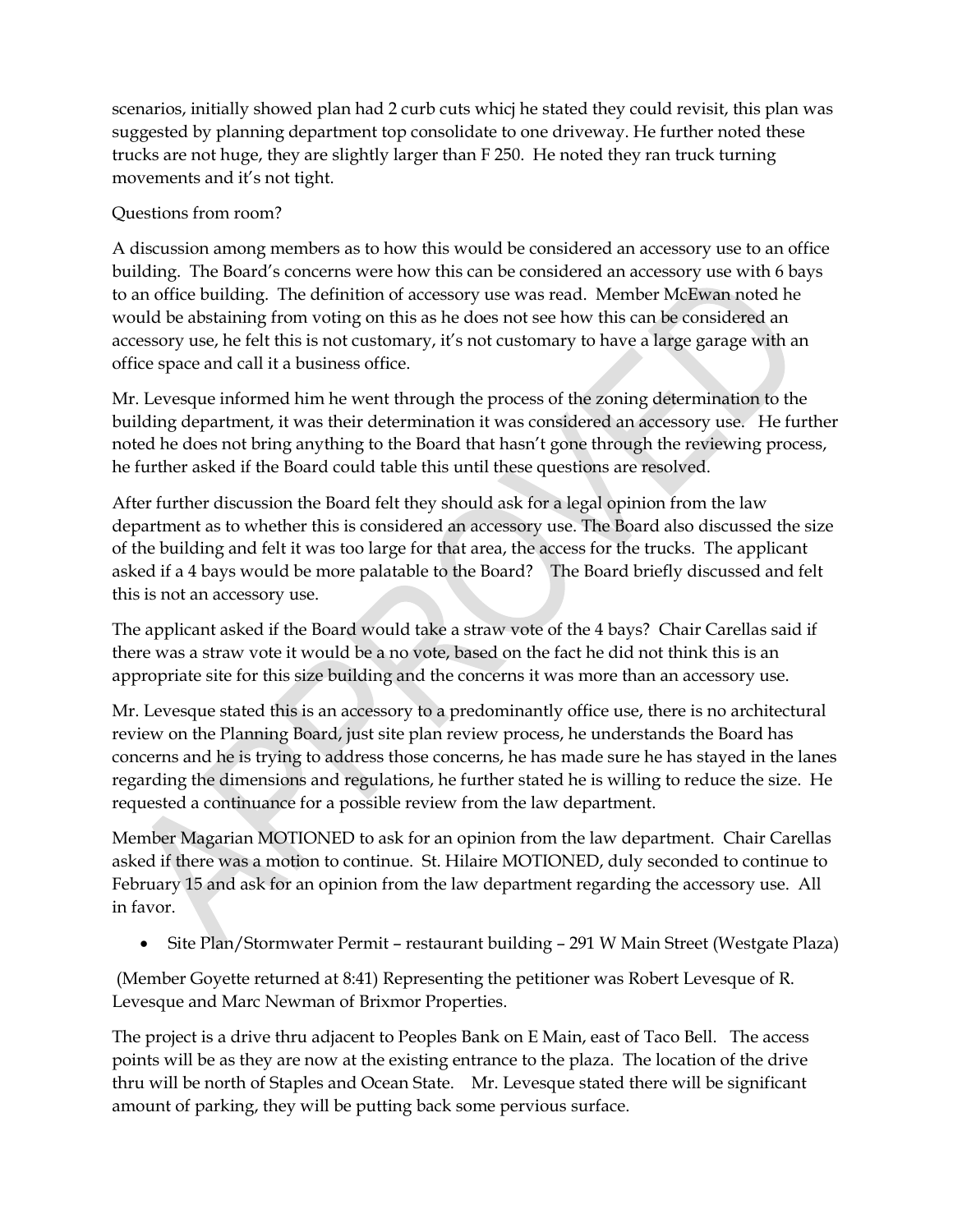Member Salois mentioned during the Aldi's portion of the development there was a lot of discussion regarding the access between the 2 plazas and the fact it is not safe way to be getting between the 2 plazas. He further noted that in the proposal it was noted something would be done with that somewhere down the road, he felt there needs to be a way to make this work adding it was part of the deal with Aldi's, it was agreed at the time that would be looked at.

Mr. Newman agreed they did talk about that, he was hoping to come in with some connection to the neighboring property, he further noted the other property owners did not want to do that. Mr. Lévesque added at the time Peoples Bank was planned, there was an additional building that was on the site plan which was never built, he further noted he wasn't sure if it was still valid with the Planning Board. He further added he wasn't sure what can be done without the cooperation of the owners of the other plaza, he added he is open for suggestions, Mass DOT might be thinking about doing something with a curb cut; he was aware this would be coming up for discussion.

Marc Newman addressed the Board informing them he's been contemplating since fall and late summer, he also noted they approached the other land owner in attempts to solicit cooperation to improve circulation for their property, the conversation was shot down. He gave a brief proposal to circulate within 4 corners of peninsula, he felt the traffic could be handled that way and the entrance wouldn't have to be moved. He asked members for any suggestions.

Mr. Levesque reviewed what was contemplated but also stated anything that happens in the plaza has to have approved by the tenants/leases of the property.

Member Magarian suggested expanding their side of the connector. Mr. Levesque stated he would take a look at it. Chair Carellas further noted he has concerns that the free flow is a main concern of his as well

Member Salois asked if they would be adding more trees into this area? Mr. Newman replied they could do that. Member Salois would like to see E Man Street lined with trees he also would like to see the wide open pavement broken up with trees. Mr. Newman to explore further and possible create some sort of an island for landscaping.

Mr. Levesque noted they are somewhat limited in that area.

Chair Carellas opened the meeting to the public for questions. None

Member Crowe voiced concerns regarding the access point, she also felt widening the area between the 2 plazas would be helpful. Mr. Levesque noted a lot of the area of that improvement is on the other side of the plaza but noted he would go back and talk to them.

Mr. Levesque requested a continuance in order to allow time to address the issues regarding the traffic flow. Member Crowe MOTIONED, duly seconded to continue to 2-15-22. All in favor.

• Special Permit/Site Plan/Stormwater Permit - warehouse building addition > 100,000 SF - 70 Turnpike Industrial Rd.

Representing the petitioner was Robert Levesque of R. Levesque Associates. Mr. Levesque introduced Mr. Carlos Ortiz of James Hardie Building Products, as the lead in pursuing the expansion, renovation, reconfiguration of the proposed facility.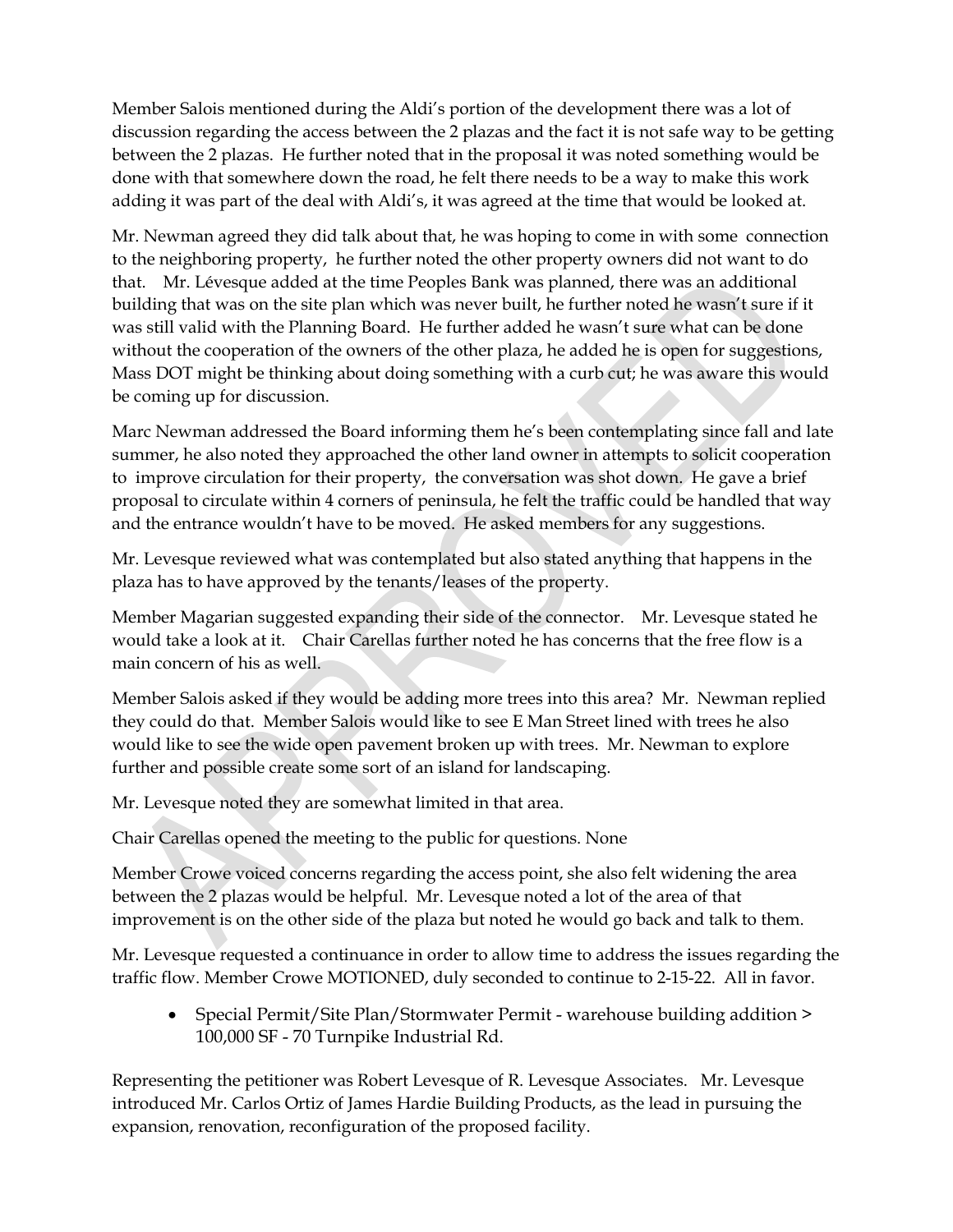Mr. Levesque informed the Board this property was previously an envelope company. James Hardie makes siding from raw material which is received by rail once it is completed it will go out by truck.

Mr. Levesque reviewed the location of the facility which is past the W  $G \& E$  and Advanced Manufacturing. Currently, the facility is not served by rail, they are currently working for a rail spur to come to the site.

A portion of the site was acquired from the City of Westfield. He proceeded to show the location as well as the proposed rail spur, reconfiguration of the current building as well as the expansion to that building, how the product comes in and brought in with trucks. Truck access was explained as to the operations of the facility.

He also reviewed some of the site constraints which include wetlands, filed NOI, the topo drops off to the South, Southwest. Mr. Levesque then explained the drainage, Stormwater basin, he further noted they have received the Stormwater comments from engineering.

Questions from Board?

Chair Carellas inquired if they received approval from the state? Mr. Levesque replied they are waiting on Conservation approval. Mr. Ortiz stated that MEPA approved their portions of the application process, the traffic permit is still waiting to be completed.

Hours of operation? Mr. Ortiz- manufacturing 24-7, shipping operation is 6 in the morning until 4 in the afternoon. Addition is all warehouse.

Mr. Ortiz explained where the various equipment would be located inside the building. Architectural buildings were presented. Elevation views of the new warehouse were presented.

Member Salois inquired as to how many trips a day for trucks? 60 a day, that is on the MEPA submitted, 500 for employees, total trucks 60 trucks. It will take about 5 years to get to that volume.

The Board reviewed the draft approval. No additional conditions or plan modifications.

Member Crowe MOTIONED, seconded by Member Magarian to close the public hearing. All in favor. Member McEwan then MOTIONED, seconded by Member Magarian to approve the application with the conditions and findings as drafted.

Roll call vote:

| <b>Member Crowe</b>    | - yes |
|------------------------|-------|
| Member St. Hilaire     | - yes |
| Member Puza            | - yes |
| Member McEwan          | - yes |
| Member Goyette         | - yes |
| Member Magarian        | - yes |
| <b>Member Carellas</b> | - yes |
|                        |       |

E. Other Business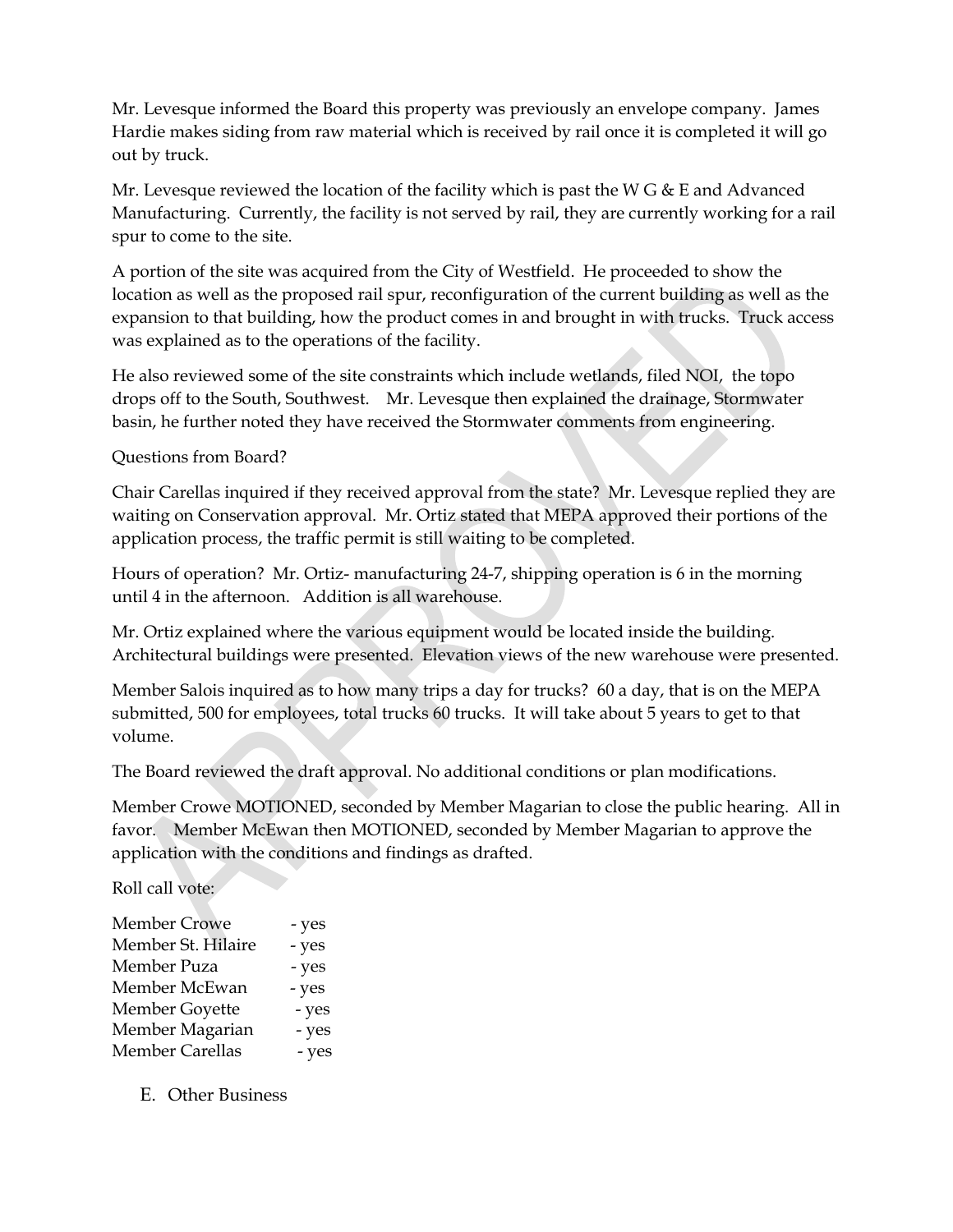Review of proposed two-family and site plan (infill special permit granted 2/16/21)- 31 William St. (parent parcel)

The Board reviewed the site plan and elevations as submitted. Member Salois asked if the rear elevation was a walk out basement? Yegor Muravskiy - no, hatchway. Property area is a hole right now. The house is at the level of the other houses. He was not able to do 2 garages in the middle so they are on the sides now. He further mentioned it would meet all of the grade requirements at this time, trees will be added as well. Chair Carellas felt it matches the rest of the neighborhood.

Member McEwan MOTIONED, seconded by Member Puza to approve house plan for in fill permit at 33 – 35 Williams Street,

| <b>Member Carellas</b> | yes |
|------------------------|-----|
| Member McEwan          | yes |
| Member Puza            | yes |
| Member Goyette         | yes |
| Member St. Hilaire     | yes |
| Member Magarian        | yes |
| <b>Member Crowe</b>    | yes |

• Notice of Intent to sell land under Chapter 61A - 237 Fowler Rd.

Member McEwan MOTIONED, seconded by Member Goyette to send a recommendation not to purchase under right of first refusal. All in favor.

- Annual Election/Designation of Officers & Representatives (effective 2/7/22)
	- o Chair (currently Carellas) Member Salois nominated Bill Carellas for Chair. Chair Carellas asked if anyone else wanted it. With no one volunteering Chair Carellas accepted the nomination and appreciates the help and advice he receives from his fellow board members. With no other nominations, all were noted in favor.
	- o Vice Chair (Currently Crowe) Member Crowe asked if anyone wanted it? Member Salois nominated Cheryl Crowe to continue as Vice-Chair, Member Magarian seconded. With no other nominations, all were noted in favor.
	- o Representative/Alternate to Community Preservation Committee (currently Salois/Bowen) - Chair Carellas nominated Member Salois and Member Bowen. Member Magarian seconded. With no other nominations, all were noted in favor.
	- o Commissioner to the Pioneer Valley Planning Commission (currently Puza) -Member Puza said it was open to anyone and he enjoys it.Chair Carellas nominated Member Puza, seconded by Member Goyette. With no other nominations, all were noted in favor.
	- o Persons authorized to sign ANR plans (currently Magarian, Goyette) Members Magarian and Goyette were fine with being the ANR authorized signatures. The Board was in agreement.